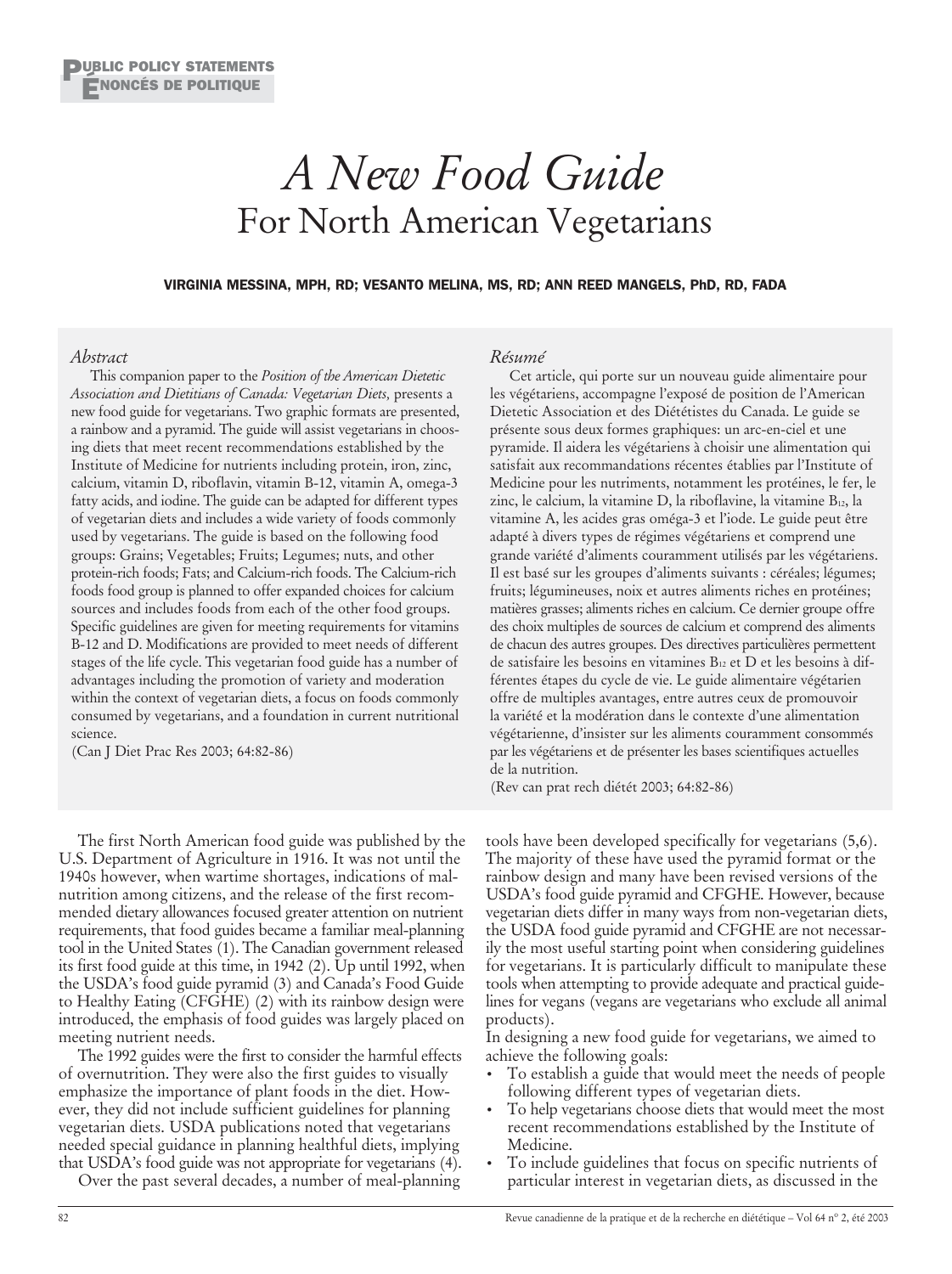# Table 1 Tips for meal planning

- 1. Choose a variety of foods.
- 2. The number of servings in each group is for minimum daily intakes. Choose more foods from any of the groups to meet energy needs.
- 3. A serving from the calcium-rich food group provides approximately 10% of adult daily requirements. Choose 8 or more servings per day. These also count towards servings from the other food groups in the guide. For example, 1⁄2 cup (125 mL) of fortified fruit juice counts as a calcium-rich food and also counts towards servings from the fruit group.
- 4. Include 2 servings every day of foods that supply n-3 fats. Foods rich in n-3 fat are found in the legumes/nuts group and in the fats group. A serving is 1 teaspoon (5 mL) of flaxseed oil, 3 teaspoons (15 mL) of canola or soybean oil, 1 tablespoon (15 mL) of ground flaxseed, or 1⁄4 cup (60 mL) walnuts. For the best balance of fats in your diet, olive and canola oils are the best choices for cooking.
- 5. Servings of nuts and seeds may be used in place of servings from the fats group.
- 6. Be sure to get adequate vitamin D from daily sun exposure or through fortified foods or supplements. Cow's milk and some brands of soymilk and breakfast cereals are fortified with vitamin D.
- 7. Include at least 3 good food sources of vitamin B-12 in your diet every day. These include 1 Tbsp (15 mL) of *Red Star* Vegetarian Support Formula nutritional yeast, 1 cup (250 mL) fortified soymilk, 1⁄2 cup (125 mL) cow's milk, 3⁄4 cup (185 mL) yogurt, 1 large egg, 1 ounce (28 g) of fortified breakfast cereal, 1-1⁄2 oz (42 g) of fortified meat analog. If you don't eat these foods regularly (at least 3 servings per day), take a daily vitamin B-12 supplement of 5 to 10 µg or a weekly B-12 supplement of 2,000 µg.
- 8. If you include sweets or alcohol in your diet, consume these foods in moderation. Get most of your daily calories from the foods in the Vegetarian Food Guide.

ADA and Dietitians of Canada's joint position on vegetarian diets in this issue of the *Journal* (7,8).

- To include a wide variety of foods that are consumed by vegetarians.
- To increase awareness about the availability of calcium from nondairy foods.

In addition, we strived to meet the challenge spelled out in the 1981 issue of the *Journal of Nutrition Education* by then FDA nutritionist Jean Pennington for an "instrument which converts the professional's scientific knowledge of food composition and nutrient requirements for health into a practical plan for food selection by those without training in nutrition" (9).

Challenges in designing such a guide exist regardless of dietary pattern. Individual food preferences, habits, and choices within food groups will all impact diet quality. While no food guide is completely reliable, a food guide can maximize the chances that consumers will choose healthful diets. The inclusion of 8 Tips for Meal Planning (see Table 1) provides additional help to vegetarians in planning healthful diets.

## **FOOD GROUPS**

The food guide principle that has been in use in North America since 1916 is based on an approach that classifies foods into groups based on similar nutrient content. We have adhered to this principle, with some modification. In the vegetarian food guide, calcium needs are met through choices from several food groups.

In keeping with familiar and widely used approaches to food guide presentation in North America, we have designed our guide in the forms of both a pyramid and a rainbow; the latter is the graphic used in Canada. Both guides utilize the same food groupings, specify the same number of servings, and can be used interchangeably (Figures 1 and 2).

## **Foods are grouped as follows:**

**Grains:** At the base of the pyramid and in the widest arc of the rainbow, these foods form the foundation of the diet. Grains provide energy, complex carbohydrate, fibre, iron, and B-vitamins. Whole grains are an important source of zinc and other minerals. Vegetarians should choose whole grains often, but enriched refined grains can play a role in vegetarian diets and may be especially valuable for children. **Vegetables and fruits:** Vegetables have been grouped separately from fruits to encourage vegetarians to choose a variety of both types of food rather than to focus on one or the other for most choices. A higher number of servings of vegetables is specified due to the greater nutrient density and phytochemical content of vegetables compared to fruits.

**Legumes, nuts, and other protein-rich foods:** This group includes foods that are good sources of protein, B vitamins, and many trace minerals. It includes all legumes, including soy products such as soymilk and tofu, as well as nuts, seeds, nut and seed butters, eggs, and meat analogs. In a departure from most existing food guides, we have placed dairy foods in this group as well. This groups dairy products with other foods that offer similar amounts of protein per serving. It makes dairy an available but optional choice for vegetarians, while ensuring that protein needs will be met whether or not dairy foods are included in the diet. Categorizing dairy foods with other protein sources also meets the goal of emphasizing the availability of calcium from all of the food groups. Most of the foods in this group provide iron, which is well absorbed when a source of vitamin C is consumed with the meal (10). Dairy foods are the exception here, and those vegetarians who consume frequent servings of dairy foods should be advised to ensure that they are including adequate sources of iron in their meals.

**Fats:** Vegetarians and others who do not eat fish, require small amounts of plant sources of n-3 fats. In addition, research suggests that moderate intake of certain healthful plant fats may reduce risk for cardiovascular disease (11), improve nutrient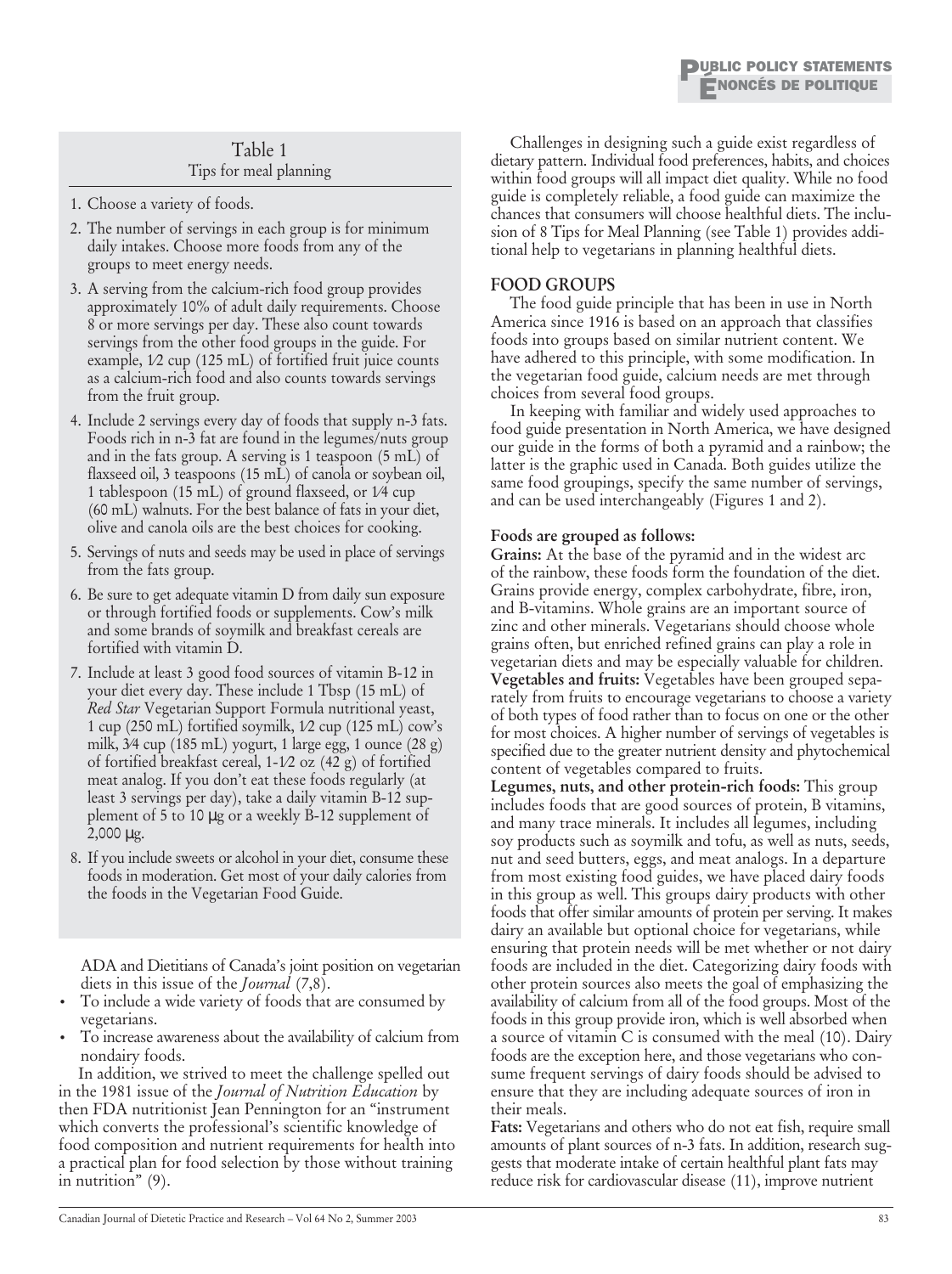intake (12), and may even aid in weight control (12). Ideally, most of the fat in vegetarian diets should come from fat-rich whole plant foods such as nuts, seeds, and avocado. To ensure an optimal fat intake and to support a practical approach to meal planning, we have specified a minimum of two servings of fats per day. Table 1 indicates that nuts or seeds can be used in place of these fats and also directs vegetarians towards choosing the most healthful fats in their diet. **Calcium-rich foods:** Adults should choose a minimum of eight servings of calcium-rich foods daily. Each serving also counts towards choices from one of the other food groups in the guide. For example, one cup of certain cooked leafy green vegetables counts as a serving from the calcium-rich foods group and as two servings from the vegetable group. Placement of the calcium food group adjacent to each of the other food groups allows this concept to be presented in a clear visual way. It also emphasizes the fact that calcium needs are met by choosing a variety of foods from across the food groups.

Diets based on the minimum specified servings from each of the food groups provide approximately 1,400 to 1,500 calories per day, which may be an inadequate energy intake for many vegetarians. Because the numbers of servings in the food guide are minimum recommendations, consumers can meet higher energy needs by choosing more servings from any of the food groups. Regardless of energy needs, most food choices should come from these groups, with only moderate servings of sweets and alcohol at most.

#### **EXPANDED CHOICES FOR MEETING CALCIUM NEEDS**

Survey data suggest that vegans account for as much as 40% of the actual vegetarian population (13). Actual vegetarians are those who never eat meat, in contrast to self-described vegetarians, many of whom actually eat some type of animal flesh regularly. Therefore, any guide aimed at vegetarians must consider the needs of vegans. Studies also indicate that a substantial percentage of vegan women as well as some lacto-ovo-vegetarian women (lacto-ovo-vegetarians are those vegetarians that use dairy products and eggs), have calcium intakes that are too low, which suggests that calcium deserves special attention in vegetarian food guides (14). With few exceptions, vegetarian food guides have not provided appropriate guidelines for vegans. A number of guides have included an optional dairy group which presents the risk that consumers will choose diets that are deficient in both calcium and protein. Other guides have included a dairy group that also includes fortified soymilk. However, not all vegans choose to consume soymilk daily. Those who do may not wish to consume the two to three recommended servings. For many families, the expense of soymilk compared to cow's milk makes it an unrealistic choice as the primary source of calcium in the diet.

This food guide illustrates acceptable choices in addition to dairy foods and fortified soymilk for meeting calcium needs. It incorporates the principles of variety and moderation and encourages consumers to consider more plant foods as sources of

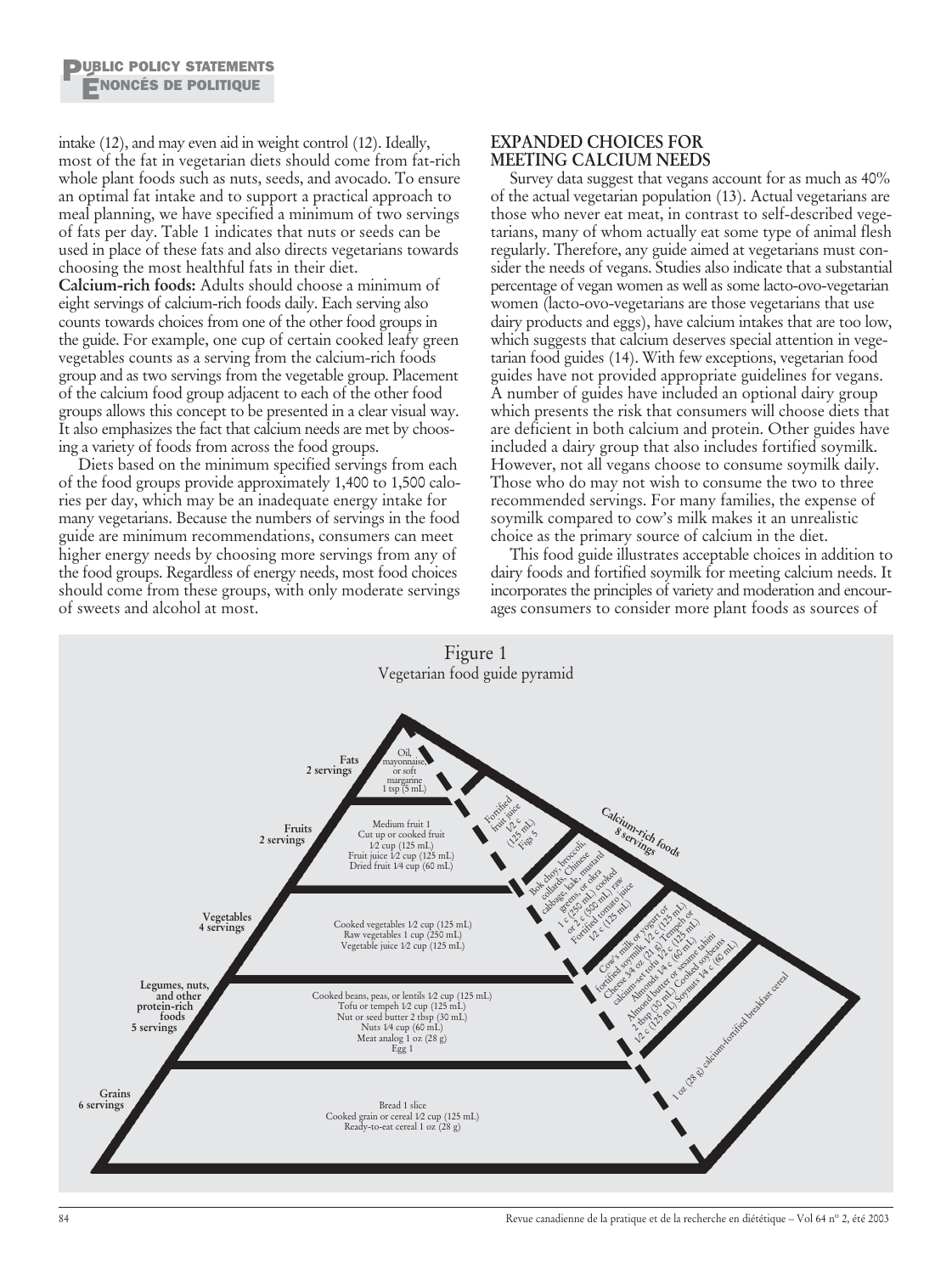

nutrients. This is in keeping with government recommendations. Although this food guide does not emphasize the value of one calcium source over another, there may be an advantage to including more plant sources of calcium in diets, since research suggests that other compounds in plant foods, such as isoflavones in soyfoods (15) and potassium (16) and vitamin K (17) in fruits and vegetables, may favourably impact bone health.

By including foods that provide approximately 10-15% (100-150 mg) per serving of the adult AI for calcium, we have allowed consumers to meet calcium needs using a variety of foods in realistic serving sizes. While the serving size of one-half cup for milk differs from many other food guides, it is consistent with common servings on many food labels such as puddings or for use with breakfast cereal.

It should be noted that this approach of emphasizing the variety of calcium-rich foods in different food groups is not specific to the needs of vegetarians but could be adopted for

those who consume non-vegetarian diets as well. The advantages of this approach are relevant for all consumers regardless of diet choices.

## **SPECIAL CONSIDERATIONS FOR VEGETARIANS**

Unsupplemented vegan diets do not provide vitamin B-12. Dairy products and eggs supply vitamin B-12; however depending on food choices, some lacto-ovo-vegetarians may have inadequate intakes as well. The Institute of Medicine has recommended that all people over the age of 50, regardless of type of diet, take vitamin B-12 in the form found in supplements and fortified foods for optimal absorption (18). Vitamin B-12 is wellabsorbed from fortified nondairy milks, and from breakfast cereals, as well as from supplements. Because vitamin B-12 absorption is inversely related to dosage, we have recommended a daily supplement of at least 5 µg or a weekly supplement of 2,000 µg.

In addition to regular supplementation with vitamin B-12,